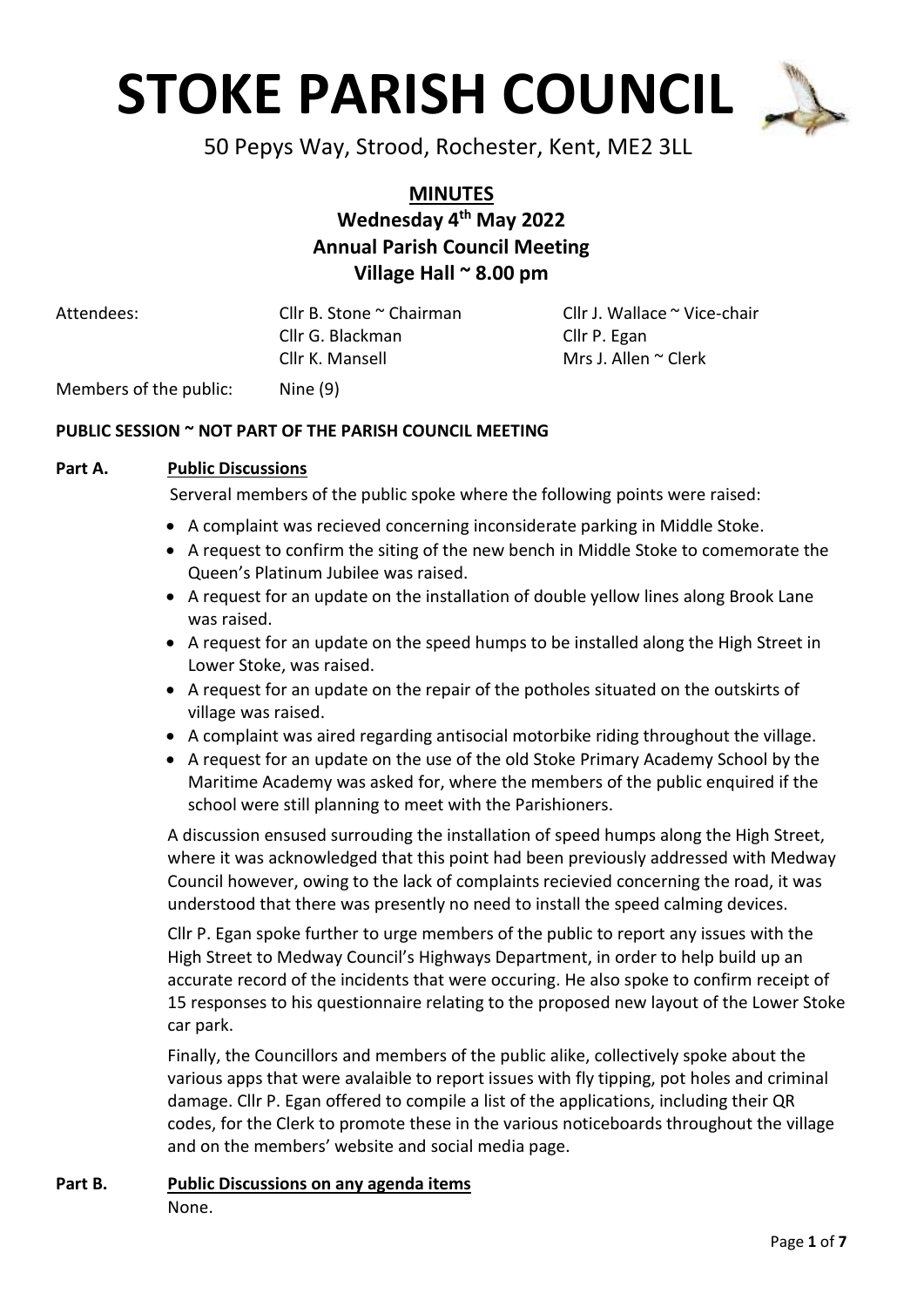

50 Pepys Way, Strood, Rochester, Kent, ME2 3LL

The Chairman, Cllr B. Stone, opened the meeting at 8.00pm and thanked the Councillors and the members of the public for attending.

### **1. To elect the Chair for the ensuing year**

Min 7167:22 Cllr G. Blackman spoke to propose that Cllr B. Stone be nominated as the Chair. This proposal was seconded by Cllr J. Wallace and unanimously agreed.

Cllr B. Stone duly signed the declaration of acceptance of office, which was witnessed and signed by the Proper Officer, Mrs J. Allen.

#### **2. Apologies for absence**

Min 7168:22An apology for absence was received from Cllr K. Copping, who was out of the Country.

#### **3. To elect the Vice-Chair for the ensuing year**

Min 7169:22The Chairman, Cllr B. Stone spoke to propose that Cllr J. Wallace be nominated as the Vice-Chair. This proposal was seconded by Cllr K. Mansell and was unanimously agreed.

Cllr J. Wallace duly signed the declaration of acceptance of office, which was witnessed and signed by the Proper Officer, Mrs J. Allen.

#### **4. Disclosure of any other business**

#### **Additional items to be discussed that have arisen since the publishing of the Agenda no votes on these issues to take place.**

Min 7170:22 Cllr P. Egan spoke to confirm that he would like to discuss the future of the Parish Council's play equipment later in the meeting, following his visit to all three playparks.

#### **5. Declaration of any Pecuniary or Personal Interests**

**In line with the Code of Conduct for the meeting, plus alterations to the register** | Min 7171:22 | None.

**6. To elect the Committee Portfolio Holders for the ensuing year**  Min 7172:22 It was recognised that the members had no current portfolios to allocate.

#### **7. To appoint Members of the Committees and representatives to other bodies**

Min 7173:22 The members collectively discussed possible representatives, where the following members were appointed:

- KALC: Cllr G. Blackman & Cllr P. Egan
- Rural Liaison: Cllr J. Wallace
- Village Hall Committee: Cllr K. Mansell
- Police Liaison Officer: Cllr K. Copping

#### **8. Ward Councillor Report**

#### **a). A report by Ward Councillor Mick Pendergast**

Min 7174:22 | The Vice-Chair, Cllr J. Wallace spoke to advise that there was no further report from Ward Councillor Mick Pendergast this month.

#### **9. Minutes from the previous Parish Council Meeting**

#### **To receive and approve the minutes of the meeting from Wednesday 6th April 2022.**

|Min 7175:22 | The minutes of the Parish Council meeting, held on Wednesday 6<sup>th</sup> April 2022, were submitted.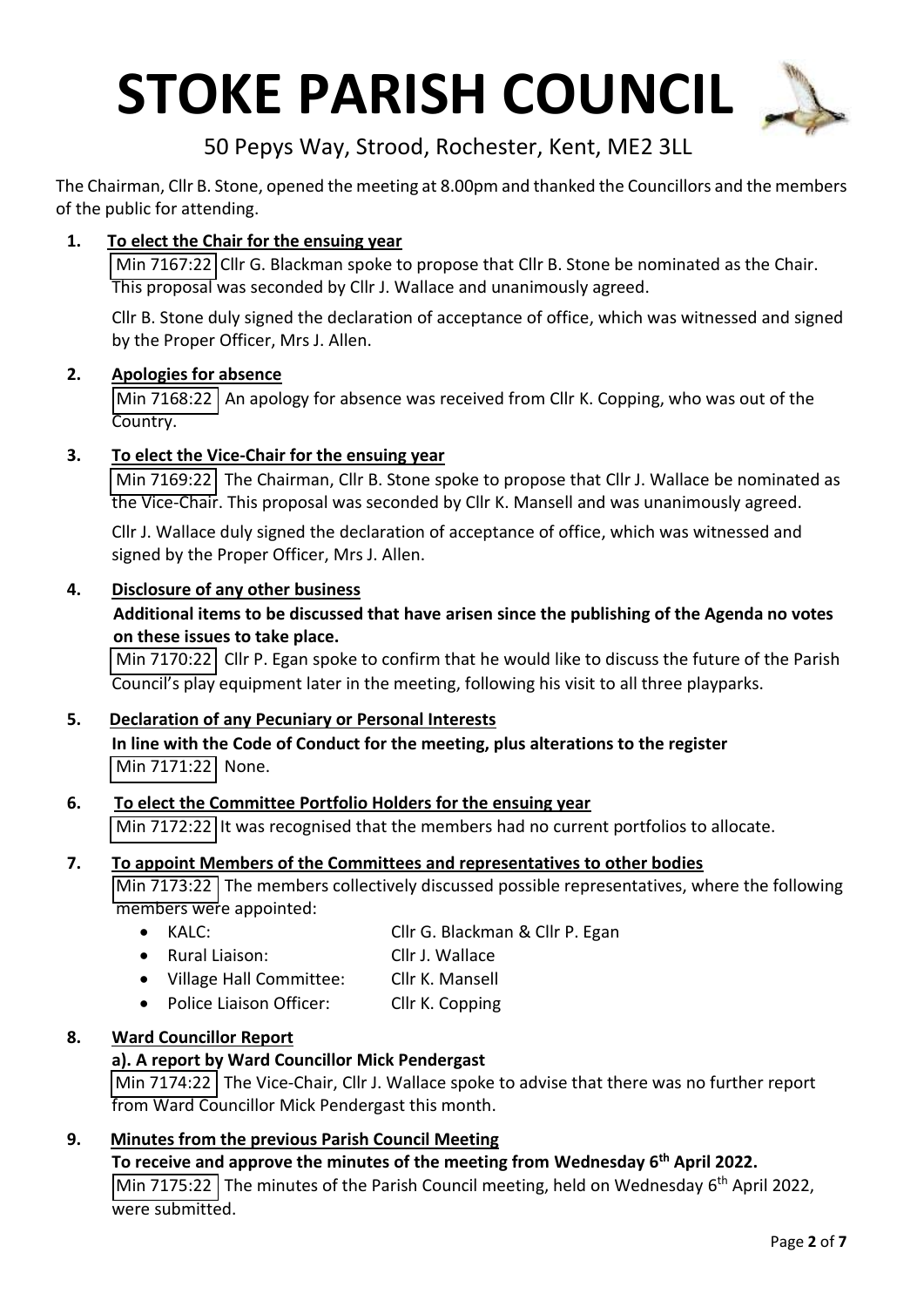

### 50 Pepys Way, Strood, Rochester, Kent, ME2 3LL

It was proposed by Cllr G. Blackman and seconded by the Vice-Chair Cllr J. Wallace, that the minutes be approved as a correct record. This motion was unanimously agreed.

### **10. Information arising from the minutes not on the agenda**

Min 7176:22 None.

#### **11. Vacancies**

#### **To discuss any applications received relating to the Parish Council's outstanding vacancies.**

Min 7177:22 The Clerk, Mrs J. Allen, confirmed that Medway Council had notified her that they had received no applications to fill the vacancy through election and as a result of this she understood that the members were now free to co-opt.

Accordingly, she confirmed that she had placed a notice back in the public domain to advertise the vacancy, asking for any interested residents to get in touch before the next meeting.

#### **12. Planning Applications**

#### **a). Applications**

 $\vert$ Min 7178:22 The Chairman, Cllr B. Stone spoke to confirm that there had been no new planning applications submitted since the last meeting.

#### **b). Decisions**

Min 7179:22 The Chairman, Cllr B. Stone spoke again to confirm receipt of one new planning decision, that had been approved by Medway Council subject to conditions:

#### • **MC/22/0267 – Heathrow, Burrows Lane, Middle Stoke**

#### **c). Appeals and Other Matters.**

Min 7180:22 None.

#### **13. Finance**

- **a). To agree financial performance against the budget for the month of April 2022.**
- **b). Update of account(s) for 2021/22 including payments received.**
- **c). Accounts paid since the last meeting to be ratified.**
- **d). Accounts for payment.**

#### **e). Payment requests to be discussed for approval and payment.**

Min 7181:22 The Councillors carefully reviewed the finance documents contained within their meeting packs, where they agreed to conduct a review of their accounts at the 6-month period, owing to the abolishment of the 'Tax Grant' and the Rural Liaison Grant' this financial year.

Min 7182:22 Cllr P. Egan spoke to propose that points  $a,b,c,d$  & e be approved en bloc, this proposal was seconded by Cllr K. Mansell and was unanimously agreed.

|                    |             | Payment       |               |                                   |
|--------------------|-------------|---------------|---------------|-----------------------------------|
| Payee              | Reference   | <b>Method</b> | <b>Amount</b> | <b>Notes</b>                      |
|                    |             | TO BE PAID    |               |                                   |
| Mrs J. Allen       | Min 1436:18 | BY BACS       | £526.52       | April 2022 Wages                  |
|                    |             | TO BE PAID    |               |                                   |
| Mrs J. Allen       | Min 1436:18 | BY BACS       | £35.00        | Use of home office - April 2022   |
| Vodafone Telephone |             | DIRECT DEBIT  |               | Broadband & Telephone line rental |
| & Broadband        | Min 1451:18 |               | £36.61        | for April 2022                    |
|                    |             | TO BE PAID    |               | April 2022 Payment                |
| Colin Davis        | Min 1992:20 | BY BACS       | £168.00       | Inspections & Cleaning            |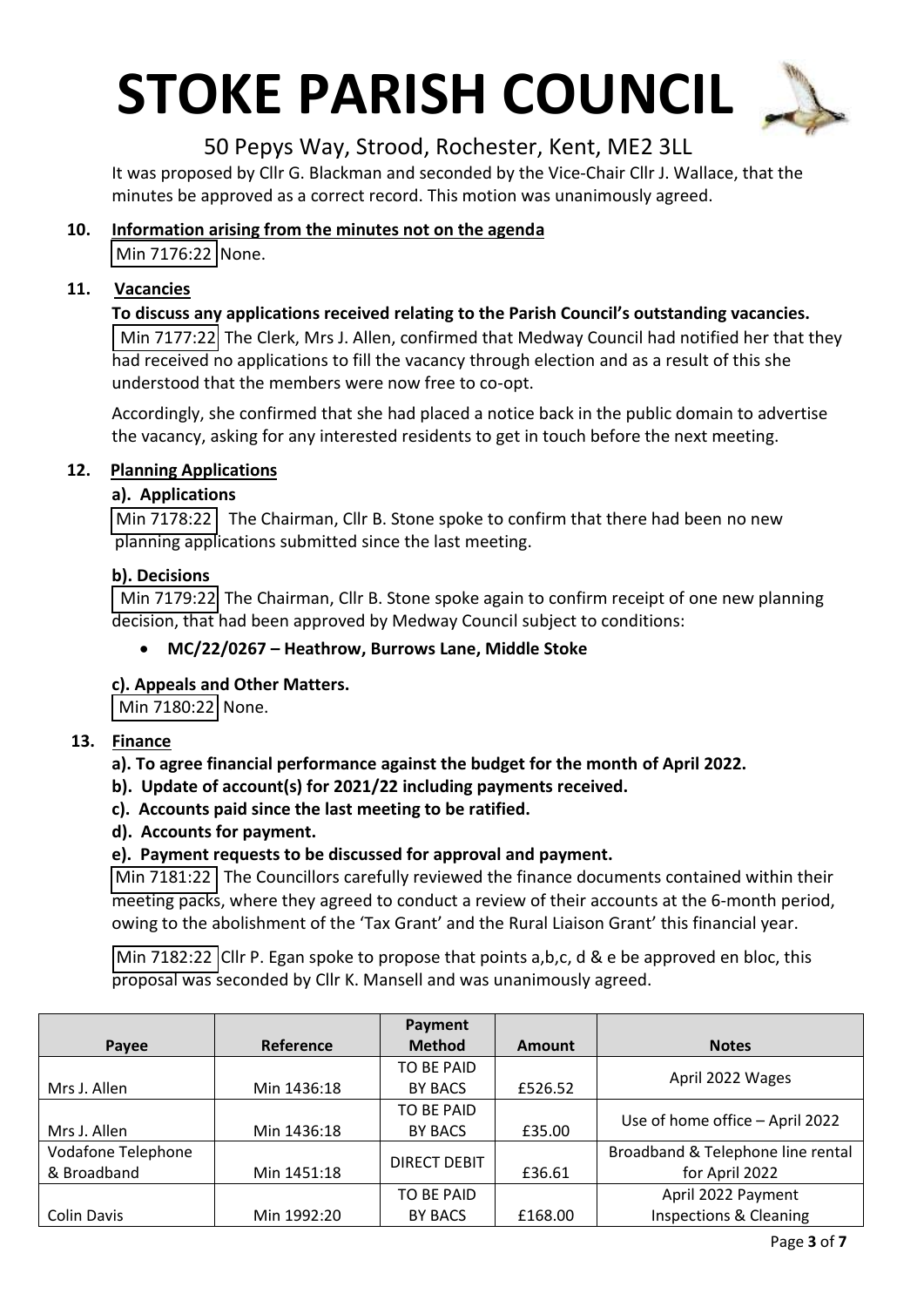

50 Pepys Way, Strood, Rochester, Kent, ME2 3LL

|                                           |             |                              |           | <b>INV:3462</b>                                                 |
|-------------------------------------------|-------------|------------------------------|-----------|-----------------------------------------------------------------|
| <b>Bucknall Landscape</b><br>Services Ltd | Min 7070:21 | TO BE PAID<br>BY BACS        | £360.00   | Removal of moss on all 3 playparks<br>INV:10522                 |
| Satswana Limited                          | Min 2076:21 | TO BE PAID<br>BY BACS        | £180.00   | <b>Data Protection Officer Service</b><br><b>INV: M2275</b>     |
| Medway Council                            | Min 5077:21 | TO BE PAID<br><b>BY BACS</b> | £212.50   | Rent for Lower Stoke Car Park<br>INV: TO FOLLOW                 |
| The People's Pension                      | Min 1775:20 | DIRECT DEBIT                 | £51.16    | Both Employer & Employee<br><b>Contributions for April 2022</b> |
| The People's Pension                      | Min 1775:20 | DIRECT DEBIT                 | £43.16    | Both Employer & Employee<br><b>Contributions for May 2022</b>   |
| <b>TOTAL</b>                              |             |                              | £1,612.95 |                                                                 |

### **f). Update on the progress of the Internal Audit for the year ending 2021/2022.**

Min 7183:22 The Clerk, Mrs J. Allen, spoke to inform the members that she had now finalised the Parish Council's accounts using the Rialtas software and accordingly she would be in touch with the internal auditor, Mr M. Fielder-White, to carry out a full review in time for their next meeting.

#### **g). Authorisation for the purchase of both goods and services.**

Min 7184:22 The Vice-Chair, Cllr J. Wallace, spoke to remind the Clerk that she now needed to order the Platinum Jubilee benches, following receipt of the money from Cllr M. Pendergast's 'Ward Grant'.

#### **14. Management of the Council's land and property**

#### **a). Playparks**

- **i Allhallows Road Playpark**
- **ii Heron Way Playpark**

#### **iii Upper Stoke Playpark**

Min 7185:22 The Play Park inspections from the month of April were evaluated. The reports received confirmed that the play equipment in Upper Stoke and Button Drive appeared to be in good order.

The report for the Heron Way play park confirmed that the two curved blue timber barriers needed tightening and that brambles were also penetrating the outskirts of the park.

#### **b). To discuss the complaint receive concerning the uneven surfacing in the Button Drive play park close to the swing unit.**

Min 7186:22 Cllr P. Egan spoke to address the condition of the play equipment following the aforementioned email of complaint. He expressed concerns over the lack of general maintenance, defective flooring and the need to protect the existing play equipment from the elements. A discussion ensued where the members agreed that a long-term plan to preserve the existing equipment seemed a good idea.

Cllr P. Egan spoke further to advise that he had identified a significant lack of play equipment targeted towards older children, where he spoke of an idea he had had of inviting them to a separate meeting of the Parish Council, to discuss what sort of play equipment they would like in one of the play parks, which could then form part of the members' long-term plan.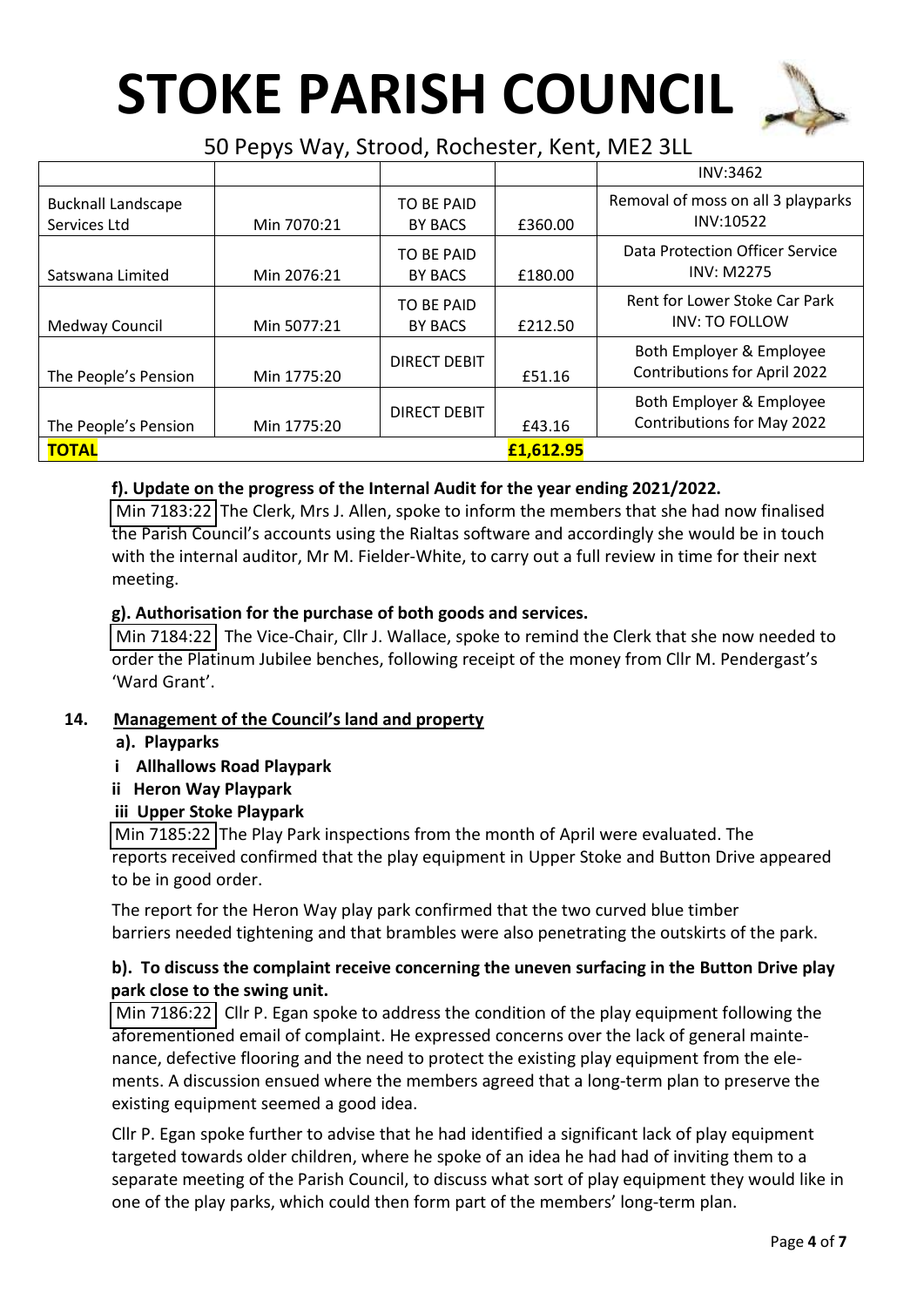

50 Pepys Way, Strood, Rochester, Kent, ME2 3LL

#### **c). To receive an update on the repairs to the fencing of the Button Drive Playpark, following the storm damage.**

Min 7187:22 The Clerk, Mrs J. Allen spoke to inform the members that she was still in discussion with the insurance company concerning the repairs to the fencing at the Button Drive playpark.

She confirmed that the delay had been caused due to the lack of quotes she had received for the new fencing, despite asking specialised contractors for assistance and both the local contractors recommended at the last meeting, ref:  $\vert$  Min 7141:22.

She closed her report however in confirming that Ecclesiastical had referred their claim over to a loss adjuster to manage.

#### **15. Highways & Transportation**

#### **a). Footpaths**

Min 7188:22 No report.

### **b). Lighting**

Min 7189:22 No report.

#### **c). Highways and verges**

| Min 7190:22 | No report.

#### **d). Pot holes**

Min 7191:22 | No report.

#### **e). Fly tipping**

Min 7192:22 No report.

#### **f). Grass cutting**

Min 7193:22 The members acknowledged receipt of a further email from Medway Norse, which had been passed to Cllr K. Copping for further comment at the Parish Council's next meeting.

**The Chairman adjourned the meeting at 8.45pm, to allow Ms M. Trumper from wHoo Cares to provide a brief report on the community interest company's activities over the past 12 months.**

#### **The meeting resumed at 8.50pm.**

#### **16. Communication**

## **a). Update on the Parish Council's new webpage and associated email addresses**

#### **b). Parish Council owned tablets**

Min 7194:22 The Vice Chair, Cllr J. Wallace spoke inform the members that she had now paid to renew their domain name. She also asked the Clerk to upload a report to the Parish Council's webpage concerning the Jubilee event, via the news feed option.

#### **17. External Contractors**

**a). J R Brickwork** Min 7195:22 None.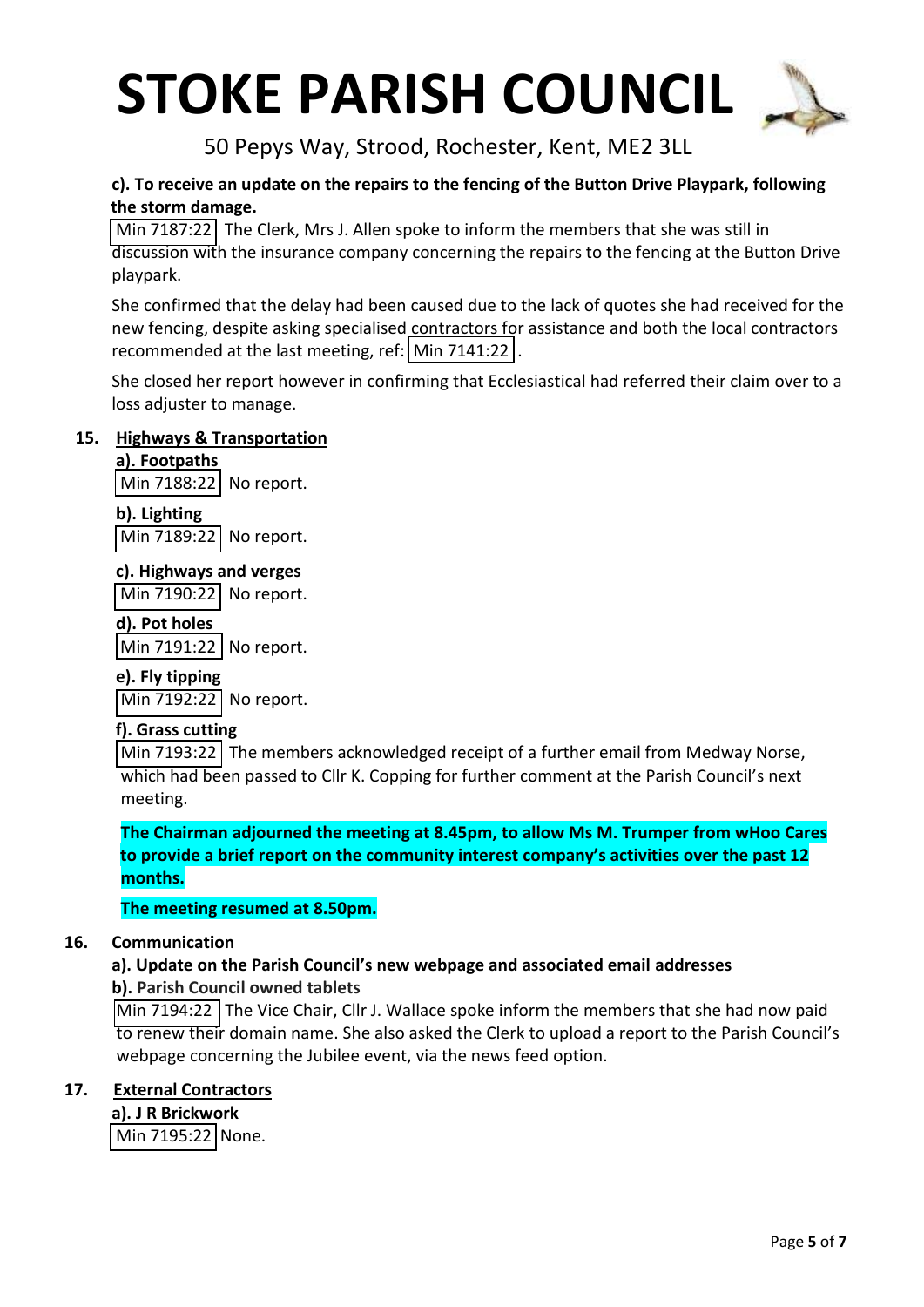

50 Pepys Way, Strood, Rochester, Kent, ME2 3LL

#### **b). Eastborough Landscapes**

Min 7196:22 The Clerk, Mrs J. Allen, spoke to confirm that Eastborough Landscapes sister company, BLS (Bucknall Landscape Services Ltd) had now treated the moss growing on the playpark surfacing.

She also advised that the contractors had provided a quote for £200 to remove the brambles growing into the Heron Way playpark and following an assessment of the aforementioned damaged bow of a tree at Button Drive, that she had received notification that the arm was not dangerous.

#### **c). Colyn Property Services**

Min 7197:22 None.

#### **18. Platinum Jubilee Event**

 **a). To provide an update on event to mark the Queen's Platinum Jubilee on Sunday 5th June 2022.**

 Min 7198:22 The Vice-Chair, Cllr J. Wallace passed around copies of several draft notices she had created to notify the residents of the closure of the bottom end of the High Street and of the Lower Stoke Car Park for the Jubilee event.

Following the suggestion of a couple of minor amendments and after careful consideration the notices were adopted, where it was agreed that they should be published and distributed in the last two weeks before the event and then again closer to the celebrations.

#### **b). To decide if a commemorative gift will be handed out to the children attending the Platinum Jubilee event and if so, to determine a budget for the associated costs.**

 Min 7199:22 The members collectively spoke of the idea of providing the children attending the Platinum Jubilee event with a commemorative gift. Accordingly, the Vice-Chair, Cllr J. Wallace presented the Councillors with sample product she had sourced from a local manufacturer, which consisted of a large silver acrylic coin, personalised to the village of 'Stoke'.

Cllr J. Wallace spoke to inform the members that she understood all the surrounding villages were providing a small gift to the children, where it appeared that they were all using the same contractor! She referred the members to a quote she had received to manufacture 150 coins at a cost of £1.25 per unit, totalling a balance of £187.50.

A discussion ensued, where after careful consideration, the Parish Council agreed to provide a budget of £190 towards the purchase of a commemorative gift, which was unanimously agreed by all the members present.

#### **19. Village Voice Publication**

#### **a). To review items that could be used to place an article in the next edition of the Village Voices Publication.**

Min 7200:22 A discussion ensued surrounding the contents of the members' next article for the Village Voices publication, where the Clerk was asked to write concerning the Parish Council's vacancy for a new Parish Councillor.